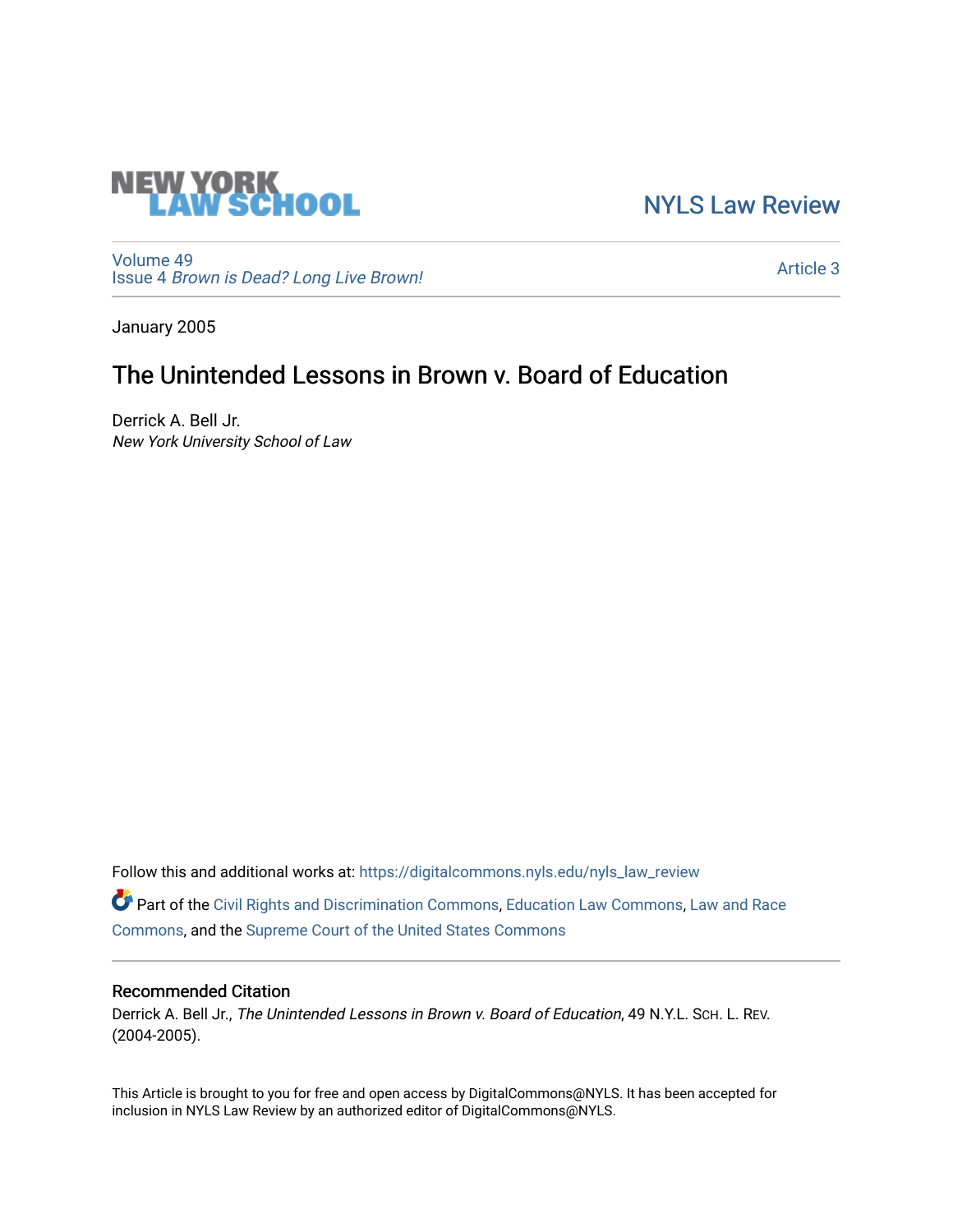| \server05\productn\N\NLR\49-4\NLR401.1 |  |
|----------------------------------------|--|
|----------------------------------------|--|

## THE UNINTENDED LESSONS IN *BROWN V. BOARD OF EDUCATION*<sup>+</sup>

# DERRICK A. BELL, JR.\*

I want to talk about learning the lessons that the decision in *Brown v. Board of Education*1 could not teach. I note that the title of the symposium, "*Brown* Is Dead? Long Live *Brown!*," places a question mark after "*Brown* Is Dead." I would like to replace the question mark with a period. The *Brown* decision, as far as the law is concerned, is truly dead and beyond resuscitation. The question is why on its fiftieth anniversary *Brown* is not only remembered, but hailed as a landmark? Why, unlike thousands of other cases decided by the Supreme Court, its fiftieth anniversary is being celebrated and commemorated in the media, and in dozens of conferences and symposiums.

In 1970, courts finally began ordering enforceable school desegregation orders that went beyond the "grade-a-year" and "freedom of choice" plans that reflected a determination to retain segregated schools as long as possible. It was about that time that Yale Law School Professor Alexander Bickel, a constitutional law scholar, predicted that over time *Brown* would lose its viability. He said:

> This is not to detract from the nobility of the Warren Court's aspiration in *Brown*, nor from the contribution to American life of the rule that the state may not coerce or enforce the separation of the races. But it is to say that *Brown v. Board of Education,* with emphasis on the educa-



<sup>+</sup> This essay is based on a talk given at *Brown Is Dead? Long Live Brown!: A Commemorative Symposium* at New York Law School, New York, April 26, 2004. The talk was based on Professor Bell's book, SILENT COVENANTS: BROWN V. BOARD OF EDUCATION AND THE UNFULFILLED HOPES FOR RACIAL REFORM (2004).

<sup>\*</sup> Visiting Professor, New York University School of Law. LL.B. University of Pittsburgh Law School, 1957; A.B. Duquesne University, 1952.

<sup>1. 347</sup> U.S. 483 (1954).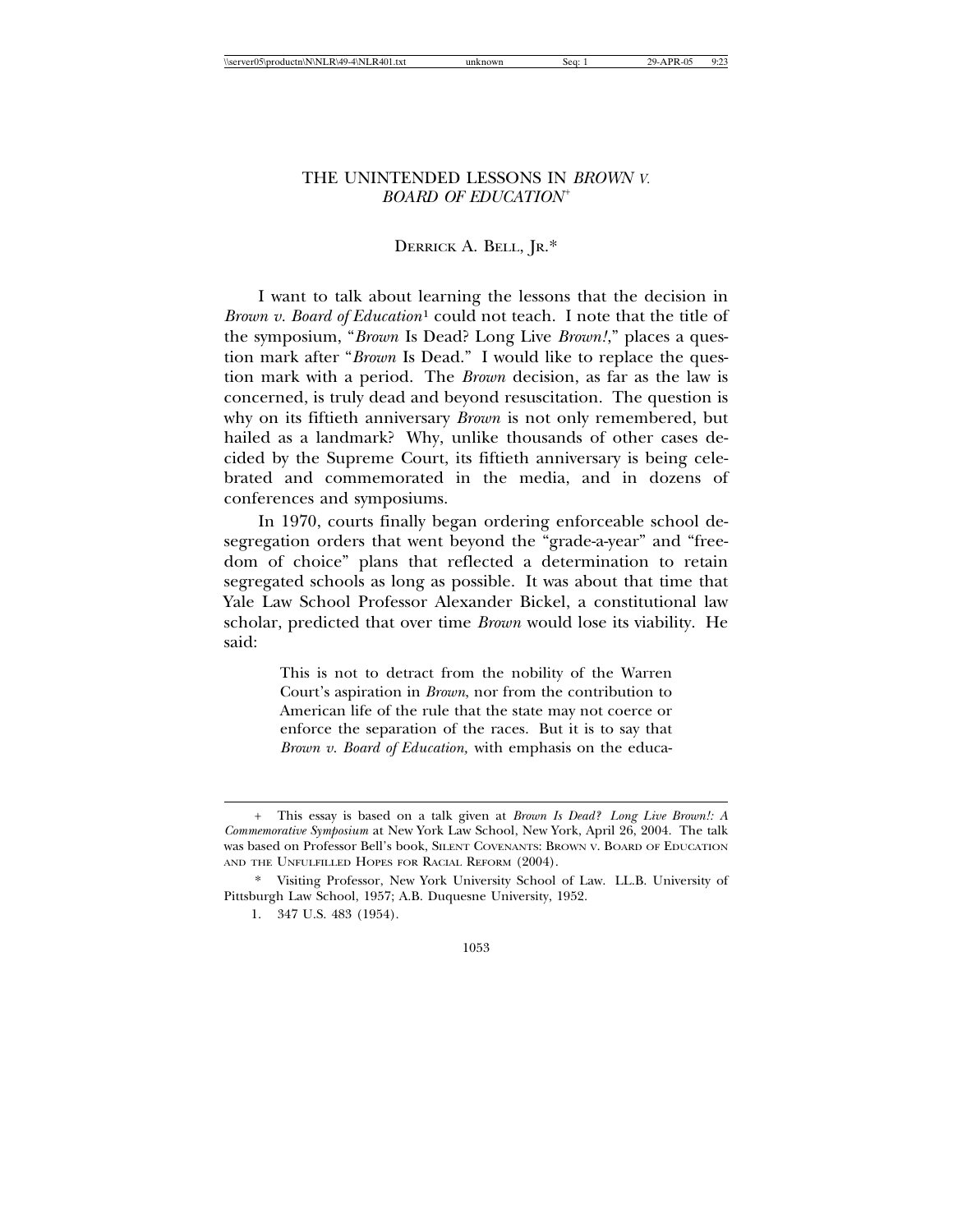tion part of the title, may be headed for — dread word irrelevance.<sup>2</sup>

At the time, we civil rights lawyers criticized Professor Bickel's prediction, but he proved more right than we were. Even today, many civil rights advocates, despite facts that are as heart-rending as they are undeniable, maintain that *Brown* was and is a valuable precedent. They are entitled to their views — but they fit quite nicely with those who hold that the earth is, after all, flat.

There is a kind of solace in finding continuing meaning in *Brown* that avoids the hard-eyed conclusions that UCLA law Professor Cheryl Harris reaches with regard to contemporary race jurisprudence.3 She starts from the assumption that *Brown* is irrelevant, and asserts that, in at least two respects, current civil rights law approximates the jurisprudence of the era following Reconstruction when *Plessy v. Ferguson*4 was decided.

First, Professor Harris argues the Supreme Court seems to have adopted many of the specific forms of "racial erasure" that were prominent in the period of so-called Southern Redemption. Racial erasure is called upon and resuscitated in interpretations of the Equal Protection Clause that assigns the federal government a subordinate role relative to that of the states in protecting the right to be free from discrimination.5

In support of her argument, Professor Harris cites the Court's ruling in *United States v. Morrison*, 6 striking down the section of the Violence against Women Act that authorizes civil actions against perpetrators of gender motivated violence. Asserting both federalism and state sovereignty concerns, the *Morrison* Court found that the federal government lacked the power to enforce anti-discrimination laws against individuals, as opposed to state actors. In doing so, the Court ignored a luminous record of the states' failure to protect victims of sexual assault. The *Morrison* Court reached back

6. 529 U.S. 598 (2000).

<sup>2.</sup> ALEXANDER M. BICKEL, THE SUPREME COURT AND THE IDEA OF PROGRESS 150-51 (1978).

<sup>3.</sup> Cheryl I. Harris, *Mining in Hard Ground: The Miner's Canary*, 116 HARV. L. REV. 2487 (2003) (book review).

<sup>4. 163</sup> U.S. 537 (1896).

<sup>5.</sup> Harris, *supra* note 3, at 2490.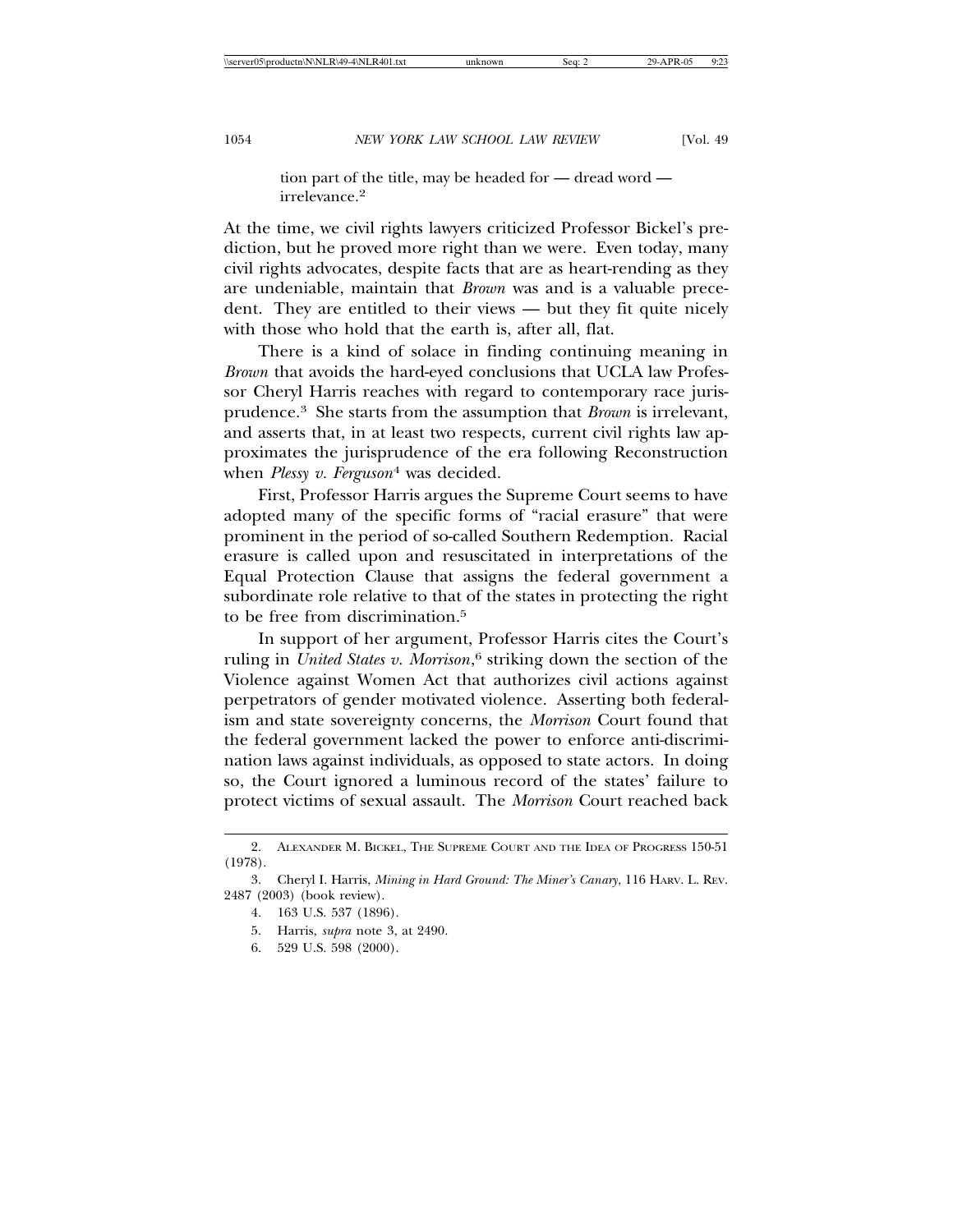to *The Civil Rights Cases*, 7 an 1883 decision invalidating the first federal public accommodations law, for its interpretation of the Fourteenth Amendment. In so doing, the Court embraced the same states' right logic that constituted the bedrock of the segregationists' platform.

Second, Professor Harris says that, like the *Plessy* Court in 1896, the current Court insists that all racial identities are symmetrical and hold no special social significance. Indeed, under the guise of color-blindness, this Court has naturalized and evacuated race as a matter of law. The result is that the Court now treats all race conscious efforts to eradicate racial inequality as conceptually equivalent to acts designed to install racial hierarchy.

*Brown*'s demise is apparent even beyond an analysis of legal doctrine. A quick review of the current statistics on the resegregation of public schools shows that the implementation of *Brown*, through the mechanisms of racial balance and busing, was a failure. Despite hundreds of school desegregation suits, many lasting for decades, most black and Latino students still attend public schools that are both racially separate and educationally ineffective.

A study issued in 2003 by Gary Orfield's pro-integration Harvard Civil Rights Project, reported that as of the 2000-2001 school year, white students, on average, attend schools where 80% of the student body is white.8 Many, if not most, predominately black and Latino schools have substantially inferior resources to those provided to white schools in the same school system: teachers are less experienced in the minority schools, students have more behavioral problems, and academic out-put is almost uniformly poor.9

So, you may ask, what can we learn from our fifty years of experience with the *Brown* decision? I think there are several lessons that are far more accessible now than they were when *Brown* was decided.

<sup>7.</sup> *See* United States v. Stanley, 109 U.S. 3 (1883).

<sup>8.</sup> *See* Erica Frankenberg, Chungmei Lee & Gary Orfield, The Civil Rights Project at Harvard Univ., *A Mutiracial Society with Segregated Schools: Are We Losing the Dream?* (2003), *available at* http://www.civilrightsproject.harvard.edu/research/reseg03/ AreWeLosingtheDream.pdf.

<sup>9.</sup> *See id.*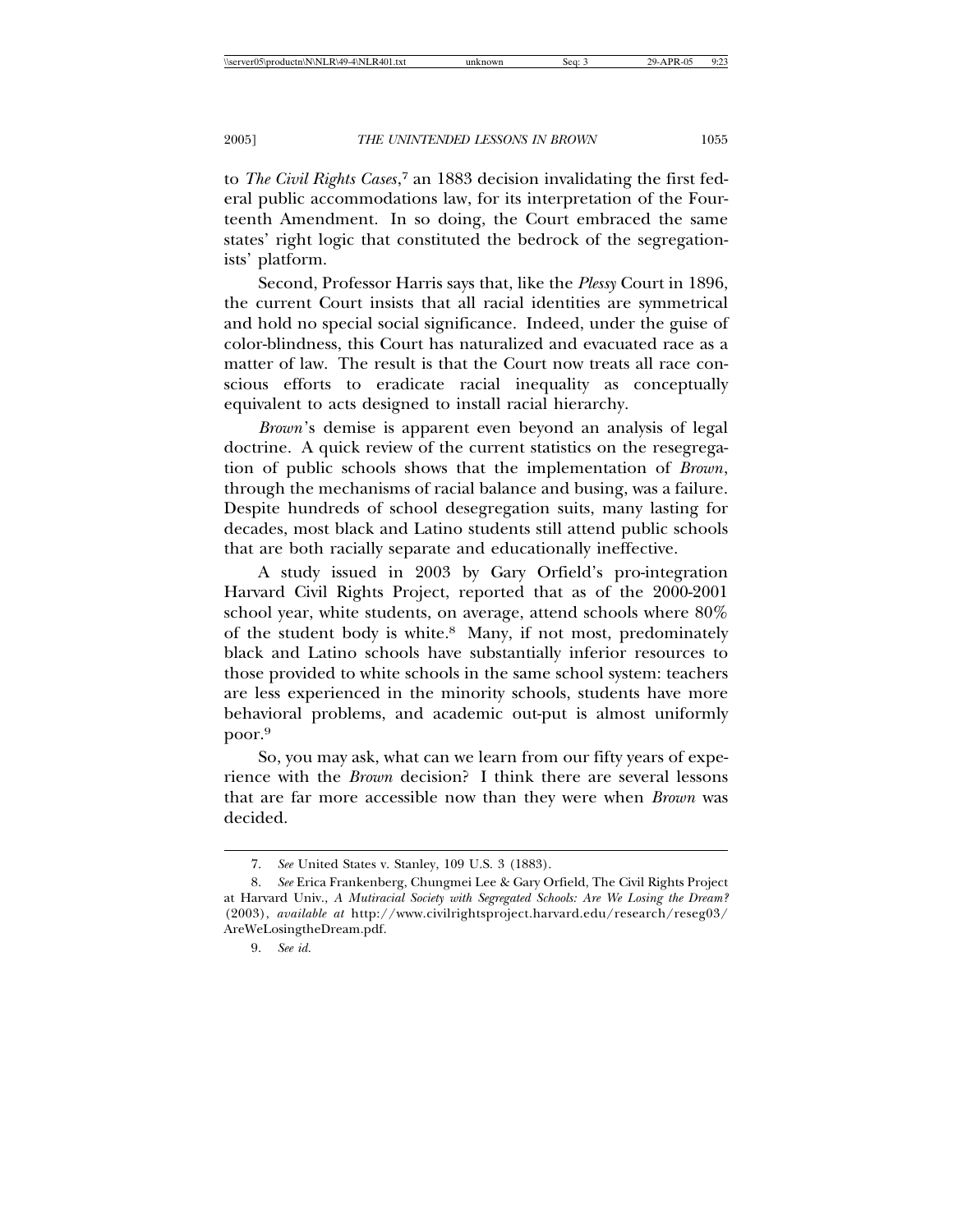#### LESSON 1

*Brown* was not a revolutionary decision. Rather, it is the definitive example that the interest of blacks in achieving racial justice is accommodated only when and for so long as policymakers find that the interest of blacks converges with the political and economic interests of whites. Black people have been challenging segregation in the public schools since 1850 — for the most part without success. As Professor Mary Dudziak has convincingly argued, the *Brown* decision advanced U.S. interests because racial segregation was hampering the United States in the Cold War with communist nations and undermining U.S. efforts to combat subversion at home.10 Indeed, the NAACP brief in *Brown* argued that the separate-but-equal precedent of *Plessy* is not only unjust to blacks, but also bad for the country's image, a barrier to the development in the South, and harmful to its foreign policy.11

The amicus briefs filed by the Justice Department were the ones that really hammered away at how important it was that the Court strike down public school segregation. To emphasize this point, the government included a lengthy quote from Secretary of State Dean Acheson in its brief:

> During the past six years, the damage to our foreign relations attributable to race discrimination has become progressively greater. The United States is under constant attack in the foreign press, over the foreign radio, and in such international bodies as the United Nations because of various practices of discrimination against minority groups in this country.12

Acheson argued that "the undeniable existence of racial discrimination gives unfriendly governments the most effective kind of ammunition for their propaganda warfare" and that school segregation had been "singled out for hostile foreign comment in the United

<sup>10.</sup> *See* MARY DUDZIAK, COLD WAR CIVIL RIGHTS: RACE AND THE IMAGE OF AMERICAN DEMOCRACY (2000).

<sup>11.</sup> *Brown* was handed down during the McCarthy era. It is significant that the phrase "Under God" in the pledge of allegiance was inserted by Congress in 1954 as an anti-Communist measure.

<sup>12.</sup> *See* DUDZIAK, *supra* note 10, at 100 (quoting Brief for the United States as Amicus Curiae at 7, Brown v. Bd. of Educ., 347 U.S. 483 (1954)).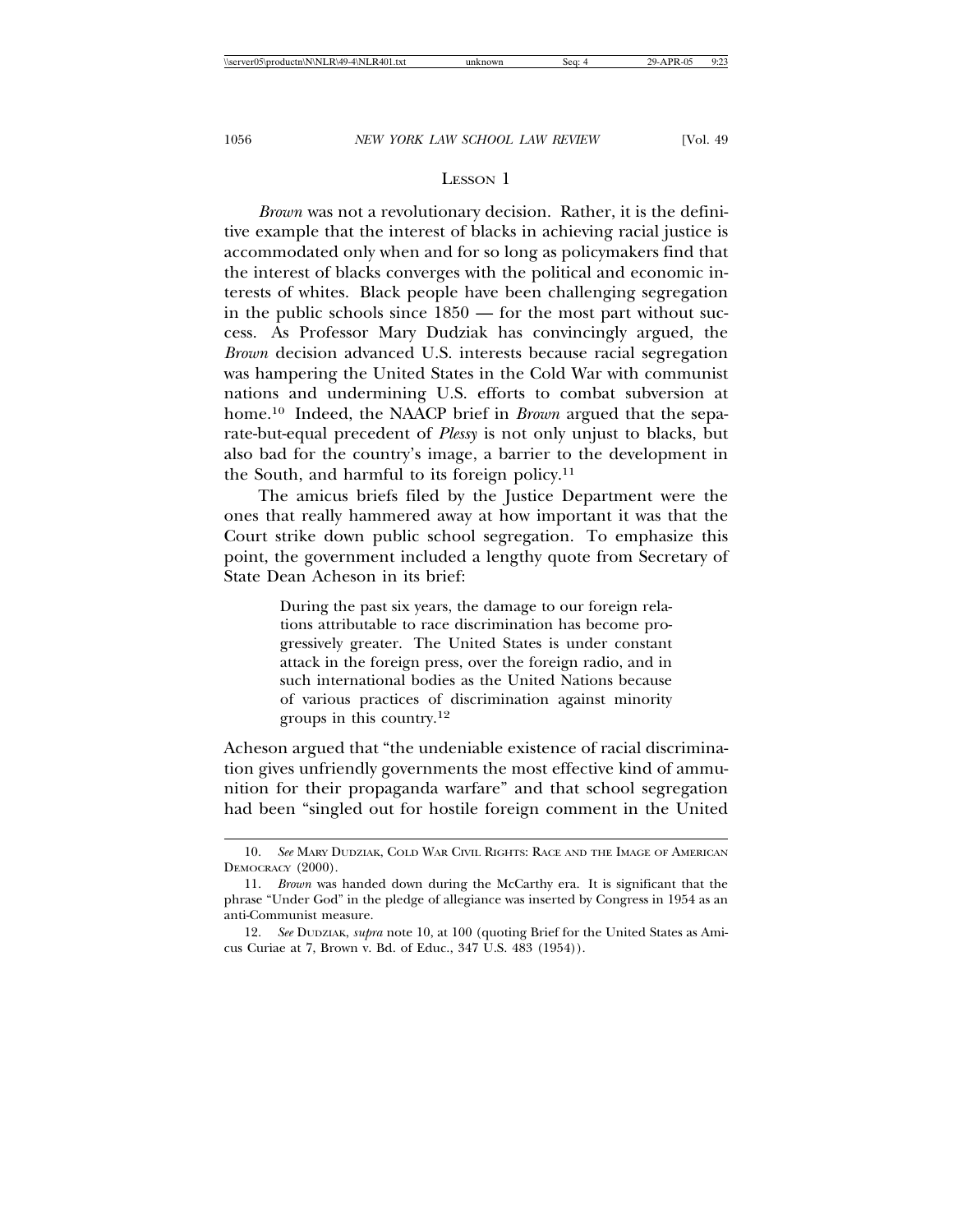Nations and elsewhere."13 He concluded that "racial discrimination in the United States remains a source of constant embarrassment to this Government in the day-to-day conduct of its foreign relations; and it jeopardizes the effective maintenance of our moral leadership of the free and democratic nations of the world."14

While there is no record that foreign policy was debated by the *Brown* Justices in conference, Professor Dudziak has found speeches by both Justice Warren and Justice Douglas, bewailing segregation's adverse effect on U.S. foreign policy. Surely, Justice Frankfurter and the other members of the Court were able to draw a connection between the foreign policy difficulties described by Secretary of State Acheson — the fears of subversion at home that were exploited during the Joseph McCarthy era — and the barriers to black freedom and equality that were widely trumpeted abroad during the war.

*Brown* is the definitive — but far from the only — example of interest convergence at work. The nineteenth century equivalent of *Brown* was the Emancipation Proclamation. President Lincoln's priority was saving the Union, not freeing the slaves. He signed the Emancipation Proclamation when he recognized that it would improve the Union's chances in the Civil War by disrupting the Confederate workforce and discouraging European nations, particularly England and France, from siding with the Confederacy. After Lincoln turned the Civil War into a war to free the slaves, as well as to save the Union, European abolitionists made certain that their governments did not enter the war on the side of the Confederacy. The Emancipation Proclamation also opened the way for the Union to enlist thousands of former slaves who made the difference in many battles, although with very heavy casualties.

A century later, political and business leaders lobbied for the Civil Rights Act of 1964 and the Voting Rights Act of 1965. They recognized that televised images of southern police forces violently attacking sit-in protesters and marchers had generated widespread support for these measures. According to University of Virginia law Professor Michael Klarman, their support for civil rights legislation, after decades of ignoring the injustice of racial segregation was in-

<sup>13.</sup> *Id.* at 100-01.

<sup>14.</sup> *Id.* at 101.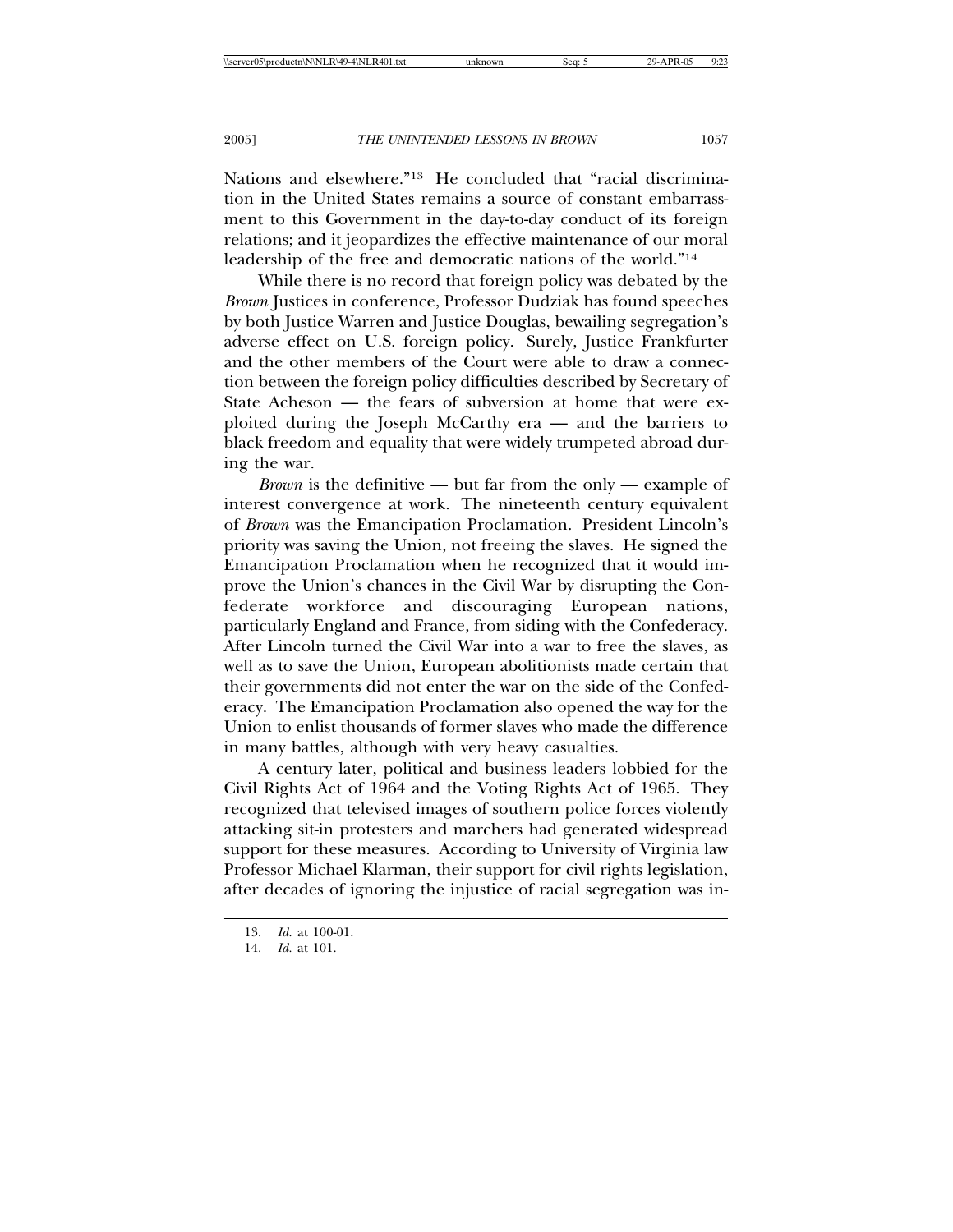evitable because of a variety of deep-seated, social, political, and economic forces that would have undermined racial segregation whether or not the Supreme Court had intervened in *Brown*. Professor Klarman acknowledges that while *Brown* acted as a catalyst for the civil rights legislation of the 1960s, it did not do so for the reasons commonly cited.15

#### LESSON 2

Interest convergence is far more important to gaining relief from racial injustice than the degree of harm suffered by blacks or the character of proof offered to demonstrate racial harm. The efforts over many years to get Congress to enact anti-lynching laws is an excellent example. Such legislation was never enacted despite the thousands of black people killed in horrible ways over several decades.16

It is just as easy to find contemporary examples of racial injustices about which society is aware, but is manifestly uninterested in remedying. There is the refusal of Congress or the Executive Branch to alter the federal sentencing guidelines that have resulted in large disparities in the sentences handed out to blacks and Spanish speaking people compared to whites who are convicted in drug cases.17 Another example is a recent study that shows that almost one half of black men from ages sixteen to sixty-four in New York City are unemployed, with roughly 35% of these men out of the job

<sup>15.</sup> *See* Michael J. Klarman, *Brown, Racial Change, and the Civil Rights Movement*, 80 VA. L. REV. 7 (1994); *see also* MICHAEL J. KLARMAN, FROM JIM CROW TO CIVIL RIGHTS: THE SUPREME COURT AND THE STRUGGLE FOR RACIAL EQUALITY (2003).

<sup>16.</sup> *See* JAMES ALLEN ET AL., WITHOUT SANCTUARY: LYNCHING PHOTOGRAPHY IN AMERICA (2000); *see also* WALTER WHITE, ROPE AND FAGGOT: A BIOGRAPHY OF JUDGE LYNCH (1929); ROBERT L. ZANGRANDO, THE NAACP CRUSADE AGAINST LYNCHING, 1909- 1950 (1980).

<sup>17.</sup> The Supreme Court in United States v. Booker, 125 S. Ct. 738 (2005), by a 5-4 vote, found that the seventeen-year-old federal sentencing guidelines violated the Sixth Amendment by allowing judges to increase sentences above guideline maximums based on facts not decided by a jury. The complex decision did not strike down the guidelines, but found them to be advisory, rather than mandatory. The decision restored to judges the sentencing discretion they lost to the mandatory guidelines, but it created a host of new problems regarding who is entitled to resentencing and what will constitute a reasonable sentence in the future.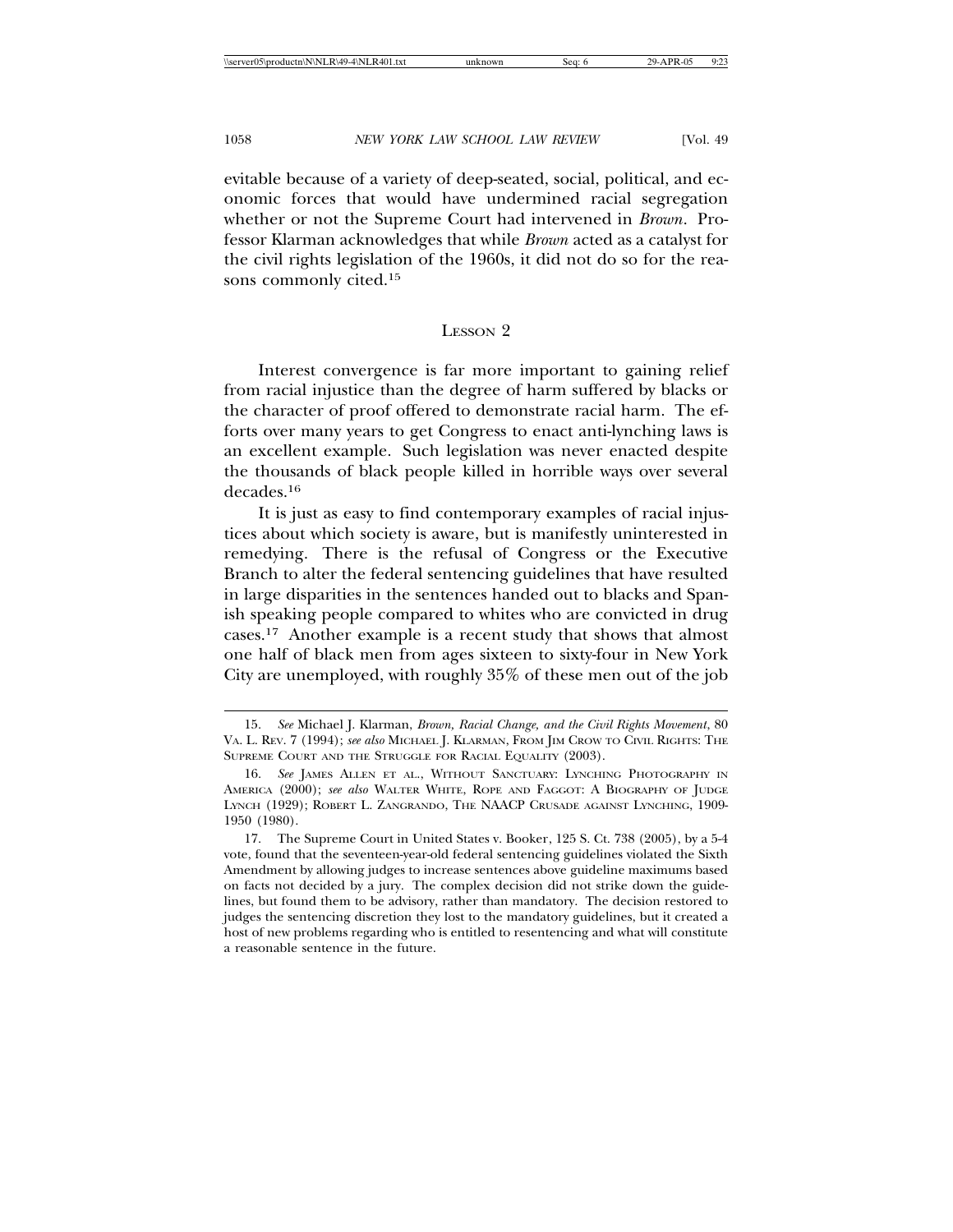market and no longer looking for employment.18 Massive unemployment is certainly a factor in the large percentage of black men in prison for non-violent drug offenses. There is, however, virtually no public outrage about these statistics. At least there is no outrage compared to the crisis that would be proclaimed if conditions in mostly white suburbs were generating similar statistics.

#### LESSON 3

Even when interest convergence results in a potentially effective racial remedy, that remedy will be abrogated as soon as it threatens the superior societal status of whites, particularly those in the middle and upper classes. For example, when southerners responded to the first *Brown* decision in 1954 with massive resistance, neither Congress nor the White House showed any interest taking the political risk of upholding the law of the land. With no support from the other branches of government forthcoming, the Court issued its second *Brown* decision in 195519 that withdrew its earlier commitment to desegregation by setting a standard for compliance — the "all deliberate speed" standard — that was so vague that it all but halted the implementation of the first *Brown* decision for at least fifteen years.

You would never know it from the opposition and determined resistance of so many whites, but the *Brown* decision was actually a good deal for white Americans. Professor Louis Michael Seidman explains how *Brown* brought about a transformation without real change. As he views it, the *Brown* Court faced a massive contradiction between the nation's oft-cited commitment to equality and the great value that whites placed on the racial preferences and priorities that were tacitly approved in *Plessy.* Given black Americans' lack of political and economic power, it appeared that their demand for equality could never be satisfied. For both foreign and domestic policy reasons, however, something needed to be done.

As Professor Seidman puts it, the "[c]ontradictions in the ideology of the separate-but-equal doctrine were permanently destabi-

<sup>18.</sup> *See* MARK LEVITAN, COMMUNITY SERVICE SOCIETY, A CRISIS OF BLACK MALE EM-PLOYMENT: UNEMPLOYMENT AND JOBLESSNESS IN NEW YORK CITY, 2003 (2004), *at* http:// www.cssny.org/pubs/special/2004\_02labormarket.pdf.

<sup>19. 349</sup> U.S. 294 (1955).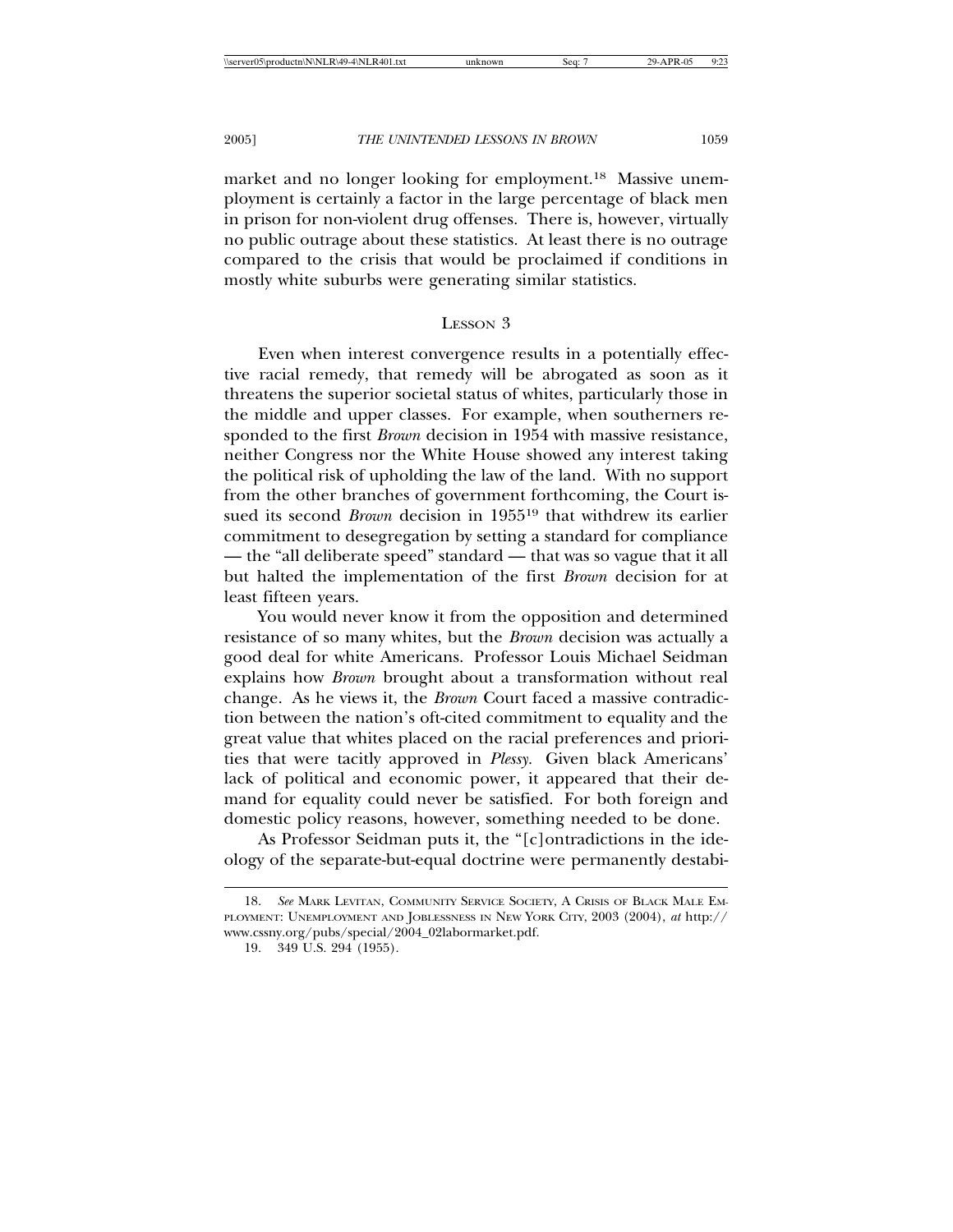lizing and threatened any equilibrium."20 By purporting to resolve those contradictions, *Brown* served to end their destabilizing potential. The Court, Seidman claims:

> resolved the contradictions by definitional fiat: separate facilities were now simply proclaimed to be inherently unequal. But the flip side of this aphorism was that once white society was willing to make facilities legally nonseparate, the demand for equality had been satisfied and blacks no longer had just cause for complaint. The mere existence of *Brown* thus served to . . . legitimate current arrangements. True, many blacks remained poor and disempowered. But their status was now no longer a result of the denial of equality. Instead, it marked a personal failure to take advantage of one's definitionally equal status.<sup>21</sup>

The *Brown* decision's rejection of the racial barriers imposed by segregation, then, reinforced the fiction that the path of progress was clear. Everyone could and should succeed through individual ability and effort. One would think that this reinforcement of the political and economic status quo would have placated, if not pleased, even the strongest supporters of segregation. After all, blacks did not demand, nor did the Court offer any damages or reparations for the harm and loss caused by decades of segregation.

Rather than accept a good deal, however, white politicians used the *Brown* decision to enrage large groups of white people initially in the South, but also in the North as efforts to implement the decision moved across the country. In effect, whites demanded the name "segregation," as well as the game of white racial preference. Initially, the federal courts responded cautiously to white resistance in an effort to allow time for the process of desegregation to work. But, over time, the courts issued a series of stronger and more specific orders that were intended to assert their judicial authority as much as to carry out the mandate of *Brown*. These orders were implemented eventually, but white parents' fear of sending their children to desegregated schools drove many of them either to move to mainly white school districts or to enroll their children

<sup>20.</sup> Louis Michael Seidman, *Brown and Miranda*, 80 CAL. L. REV. 673, 717 (1992). 21. *Id*.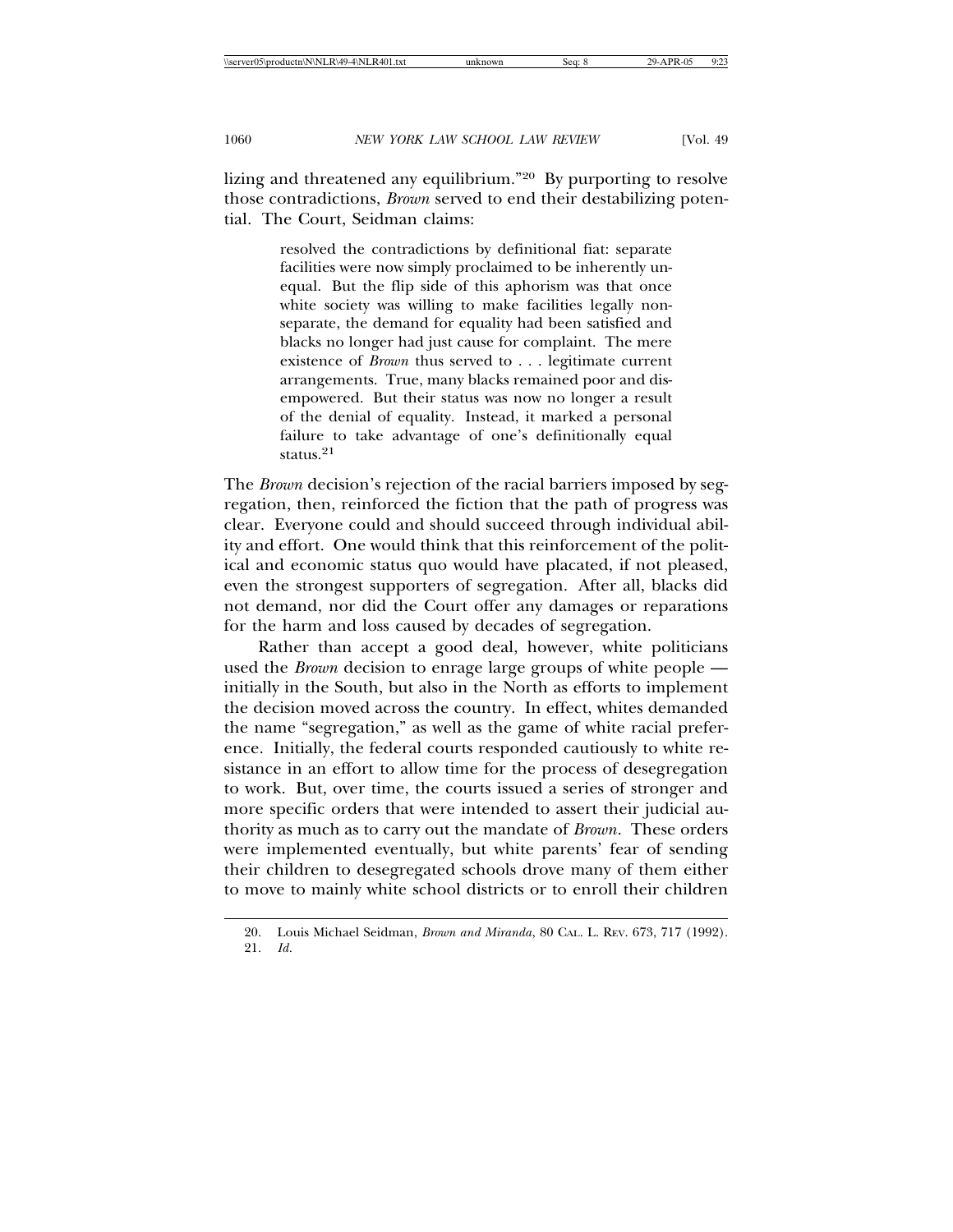in all-white private schools. The primary reason for racial balance remedies departed right along with those white families.

It is interesting, although far from encouraging, to compare white opposition to the *Brown* decision with the violent reaction of whites who opposed the Emancipation Proclamation. Ignorant or uncaring of the fact that Lincoln's action would greatly benefit the Union, whites rioted in New York City and elsewhere after the Emancipation Proclamation was issued — killing innocent black people and destroying property. In the mid-term elections, many whites voted against the Republicans. After the Union army won the Civil War with substantial help from freed blacks, however, opposition by southern whites and disinterest by northern whites lead to the abandonment of Reconstruction policies. These actions undermined the political and economic gains blacks were making, and opened the way to massive violence against any blacks deemed not to know their place. This history-wide pattern of white resistance to policies that nominally address racial injustices, but are substantively more valuable to whites and the nation, can be observed today in widespread white opposition to affirmative action policies. Those policies are directly and indirectly more valuable to whites and to the country's well-being than they are to blacks.

One of the characters in the old radio series The Shadow was a superhero who could become invisible because he had the power to cloud men's minds. Racism has a similar power to cloud American minds. Racism prevents many whites from understanding that they are the major beneficiaries of civil rights policies; and many blacks rely on and defend those policies with little appreciation for what motivated their issuance and how vulnerable they are to withdrawal when conditions change.

# LESSON 4

The *Brown* decision encouraged post World War II challenges to segregation in public transportation and facilities. Of course, as Michael Seidman and others have suggested, there were multiple forces that combined to undermine the most stark aspects of racial segregation after World War II. These positive developments should not, however, prevent us from acknowledging that *Brown* was a disaster for the schooling of black children.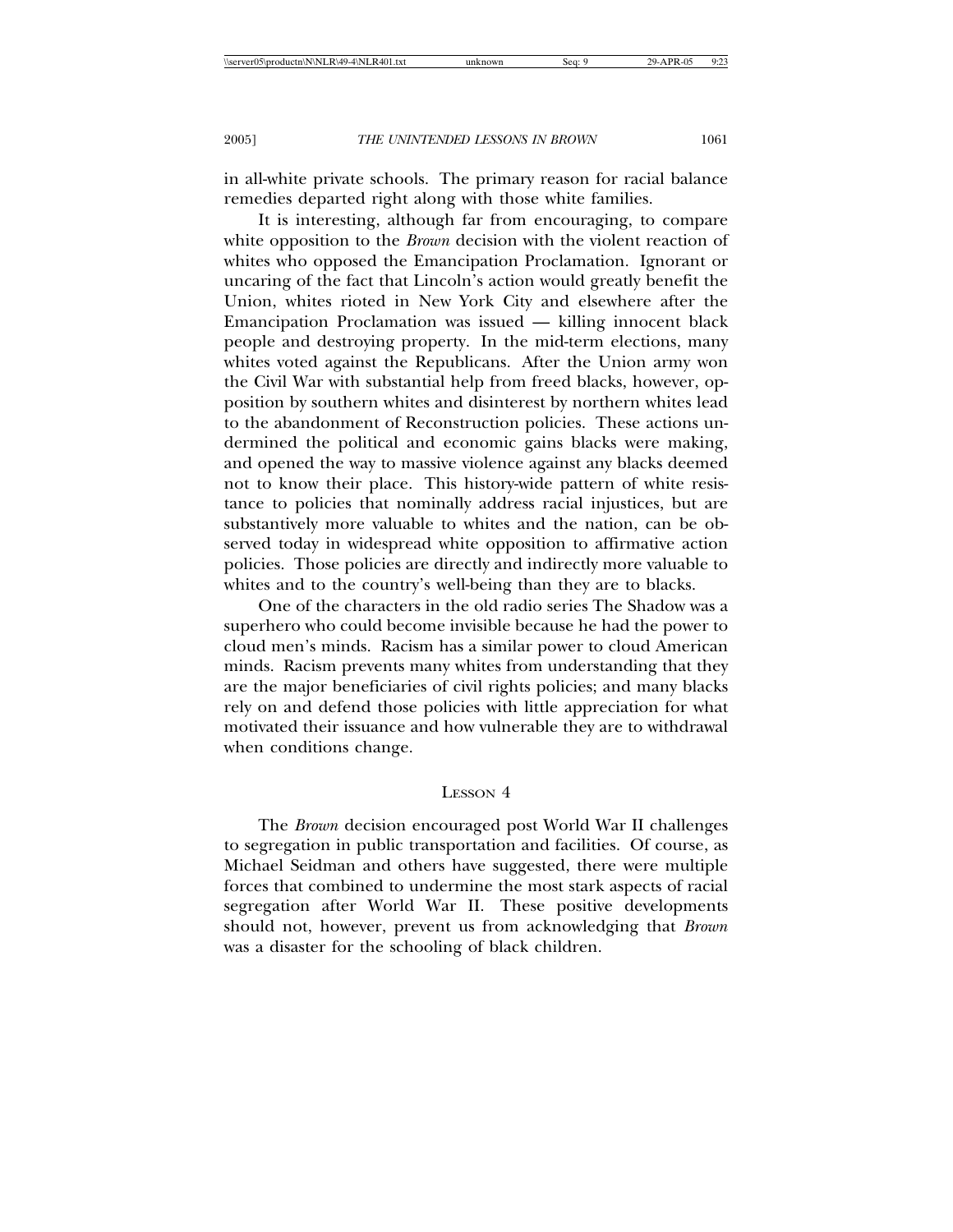Dr. W.E.B. Du Bois accurately predicted that the South would not comply with the *Brown* decision for many years: "long enough to ruin the education of millions of black and white children."22 I was not aware of Dr. Du Bois's warning in the early 1960s when I was litigating school desegregation suits at the NAACP LDF, and had I known about it, I would not have accepted it. At that time, I believed that my work on school desegregation might prove to be the high point of my career. I was wrong. The implementation of the court orders that I helped obtain resulted in the closing of black schools and the dismissal of thousands of black teachers and administrators. When the black children who were the beneficiaries of those court orders were admitted previously to all whites schools, they often faced hostility, and only infrequently found a teaching environment that was conducive to their needs.

Desegregated schools adopted tracking mechanisms that placed most blacks on non-academic tracks. Black children were disproportionately disciplined, and there was little consideration given to black cultural interests. Moreover, despite the priority given to white students, their parents either refused to enroll them in desegregated schools or removed them from those schools as soon as they were able. Alas, there is no reason to speak of these educational outrages in the past tense. These policies are still followed in all too many supposedly desegregated schools.

For these and several other reasons that I have suggested, a *Brown* decision that mandated the full enforcement of the equal portion of the separate-but-equal doctrine rather than one striking that doctrine down, might have better advanced the education of black as well as white children. Such a result would have appeared to be a devastating defeat to the civil rights lawyers who had persisted in their struggle against segregation for over twenty years, but it would have led to a better outcome in the long run.

Why, you might ask, try to remake history a half-century after the fact? I do so with far more pain than pleasure. I do so in order to demystify court ordered racial remedies — and, in fact, all racial justice policies — that promise far more in relief than they can de-

<sup>22.</sup> W.E.B DU BOIS, THE AUTOBIOGRAPHY OF W.E.B. DU BOIS: A SOLILOQUY ON VIEWING MY LIFE FROM THE LAST DECADE OF ITS FIRST Century 333 (1968).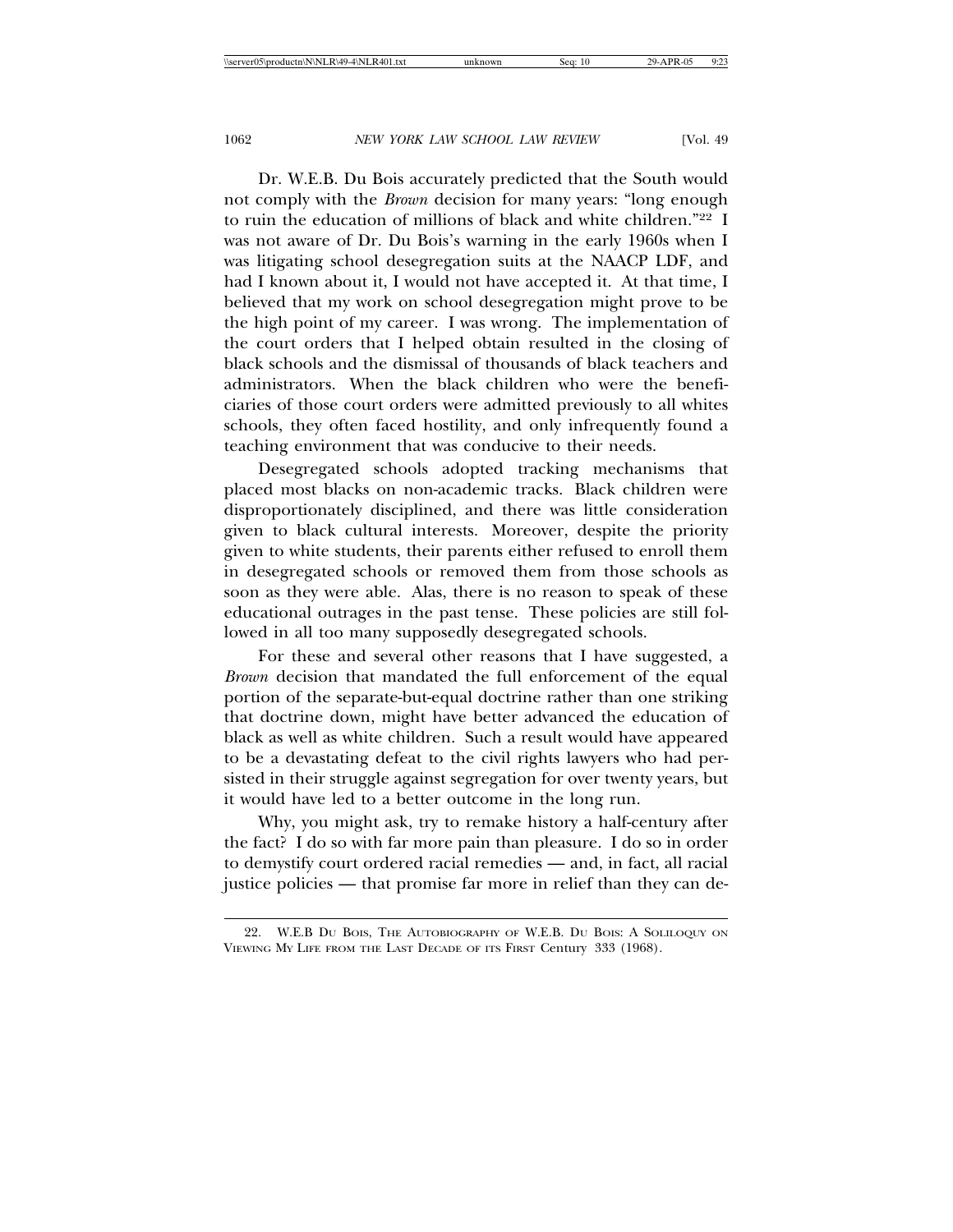liver. Racism is still the glue that holds our society together — despite its tremendous disparities in wealth, income, and opportunity.

*Brown* gets undeserved credit for desegregating public facilities other than schools. That process was encouraged by *Brown*, but it was not the decisive factor. In fact, prior to *Brown*, some southern states were already working to equalize black schools — admittedly in hopes of avoiding a desegregation order. The process of setting requirements and standards for the equalization of public schools was already underway when *Brown* was decided. The addition of integrated monitoring teams and a requirement of black community representation on school boards would likely have enhanced the efforts of the black teachers and administrators who had labored for decades in inadequate facilities, but with some success. Without *Brown*, perhaps politicians would not have been able to rally white support for the massive resistance campaign that turned the South into a closed society for more than a decade. In order to gain and remain in office, even moderate politicians like Alabama Governor George Wallace and Arkansas Governor Orville Faubus, became all-out segregationists. Maybe that would not have happened if the Court had recognized, as some of the briefs submitted in *Brown* argued, that black kids were not the only ones hurt by segregation. Indeed, white kids were harmed as well: both in the quality of their schools, even though they were far superior to the facilities provided for blacks, and also because segregation instilled in them the sense that they were superior.

Paradoxically, an order to equalize black and white school facilities would likely have hastened school districts' voluntary desegregation efforts because of the high cost of maintaining two equalized school systems. Dual school systems were expensive to maintain even when they were not equal. In many of my desegregation cases, school board members would defend the constitutionality of their practices and lie about their schools being equal. Then during the break, however, they would sidle over to me in the hall and whisper, "You know I had to say those things on the stand, but I'm glad you are all down here, because we can't afford two sets of schools."

Commenting on the debate over separate versus integrated schools in 1935, Dr. Du Bois observed that "Negro children need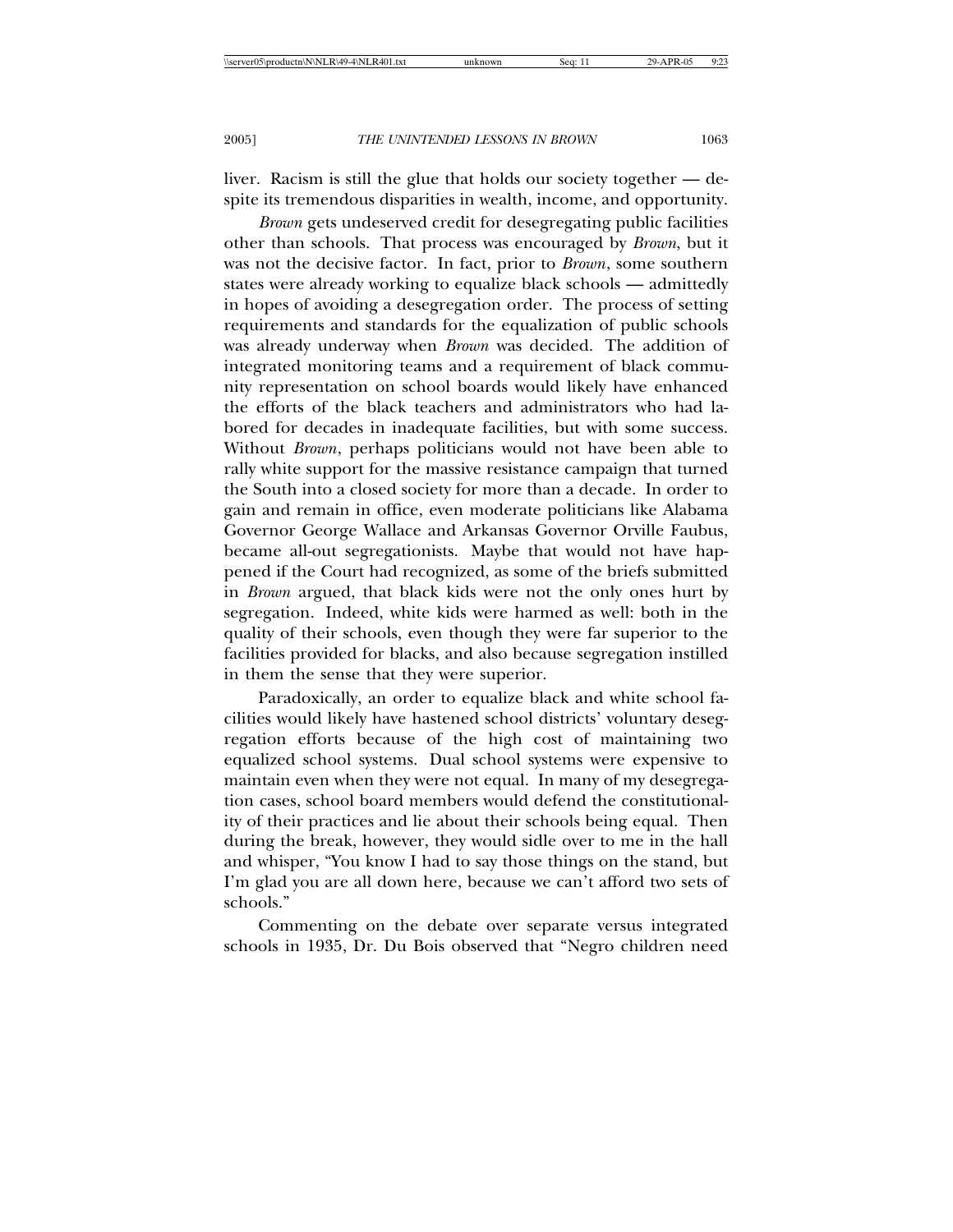neither segregated schools nor mixed schools. What they need is education."23 The good news today is that educators and parents are ignoring the siren song that integration is an essential component of a good school. Resisting pressure from public school officials, teacher's unions, and some civil rights experts, educators and parents are working to provide black children with effective schooling based on their needs. Looking beyond schools, there are hundreds of after-school and supplemental school programs, where dedicated individuals are developing students' talents in the arts and sports. These programs enable black and Spanish background children to overcome multiple disadvantages and perform above average on standardized tests. They are stepping stones to college and to brighter futures than the students in them would otherwise have enjoyed.

These programs are applauded by all those who recognize that effective schooling is of primary importance regardless of its source. The Frederick Douglass Academy in West Harlem is one such program. Virtually all of the children who attend Douglass Academy come from families that are poor enough to qualify for the free breakfast and lunch programs. The Academy has strict standards and even higher expectations. Douglass Academy students perform above average on standardized tests, and most of them, according to one official, attend college. Schools like Frederick Douglass and a great many other educational programs are proof that children from impoverished neighborhoods need not be written off as lost.

The fifty-year long experience with *Brown* teaches that advocates of racial justice must rely less on judicial decisions, and more on tactics, actions, even attitudes that challenge the assumption of white dominance. History, as well as current events, calls for realism in formulating racial tactics and strategies. We must recognize that while landmark decisions may be designed to address and hopefully resolve deeply divisive social issues; they must be framed in language that appears to do justice, without unduly upsetting

<sup>23.</sup> W.E.B. Du Bois, *Does the Negro Need Separate Schools?*, 4 J. NEGRO EDUC. 328 (1935); *see generally* Derrick A. Bell, *The Legacy of W.E.B. Du Bois: A Rational Model for Achieving Public School Equity for America's Black Children*, 11 CREIGHTON L. REV. 409 (1977).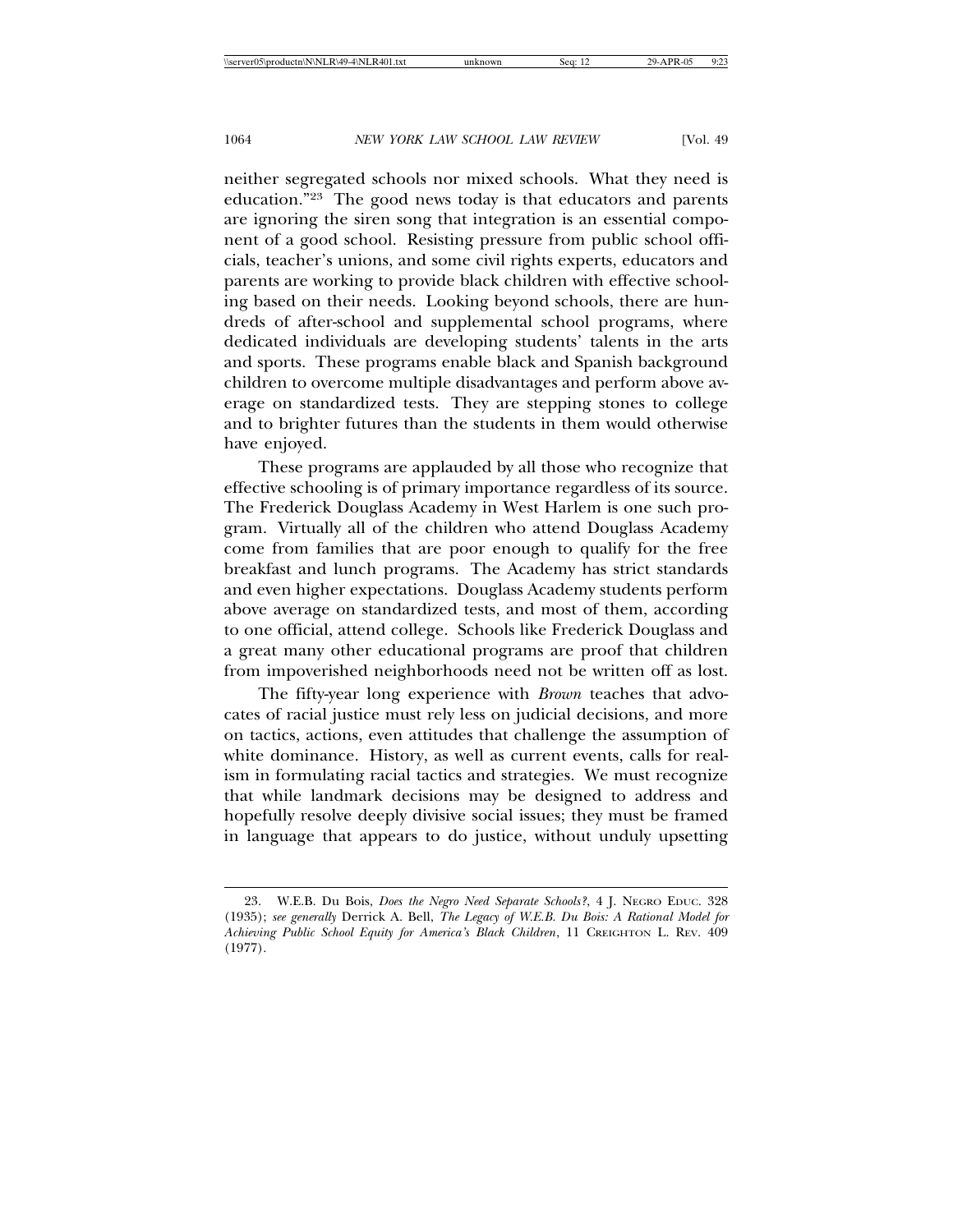large groups whose non-compliance could frustrate relief efforts and undermine judicial authority.24

For reasons that may not have been apparent to the members of the *Brown* Court, their school desegregation decision has achieved a far loftier place in legal history than is justified based on its failure to reform the ideology of racial domination that *Plessy* represented. The decision in *Brown* was far more successful in recognizing racial injustices than it was in providing meaningful remedies. Most of the time we do not notice that advances in racial justice neatly coincide with those periods when policymakers realize that remedying racial injustice best suits the nation's needs. Fortuity has been and remains a far more important factor in achieving racial justice than any national commitment to freedom and justice for all.

Because we do not understand the motivations behind the case and overvalue its significance, the anniversary of *Brown* on May 17th has become the flag day of the civil rights movement. At that time of year we gather, renew our commitment, and join in the strains of "We Shall Overcome." Viewing *Brown* as a symbol of what might have been, however, only serves to mask the continuing manifestations of inequality that divide us along lines of color and class. These divisions are exploited to enable an uneasy social stability, but at a cost that is no less onerous because it is all too obvious to blacks, and all but oblivious to a great many whites. We know that the permanence of racism emanates from the determination of whites to dominate blacks and other colored peoples with little regard to the hidden, but no less real, costs of that dominance. Given the great disparities of income and wealth in the United States, racism is a necessary stabilizing force, serving as a substitute for money and power for most whites.

Here is a truth that must energize us rather than cause us despair. Now we can continue the struggle against racism enlightened by what we have learned in the half century since *Brown* was decided. The landscape for meaningful racial reform is neither smooth nor easy. History's lessons have not been learned, and even at this late date, may not be teachable. Racial reforms that blacks view as important, many whites oppose as a threat to their status

<sup>24.</sup> *See, e.g.,* Roe v. Wade, 410 U.S. 113 (1973).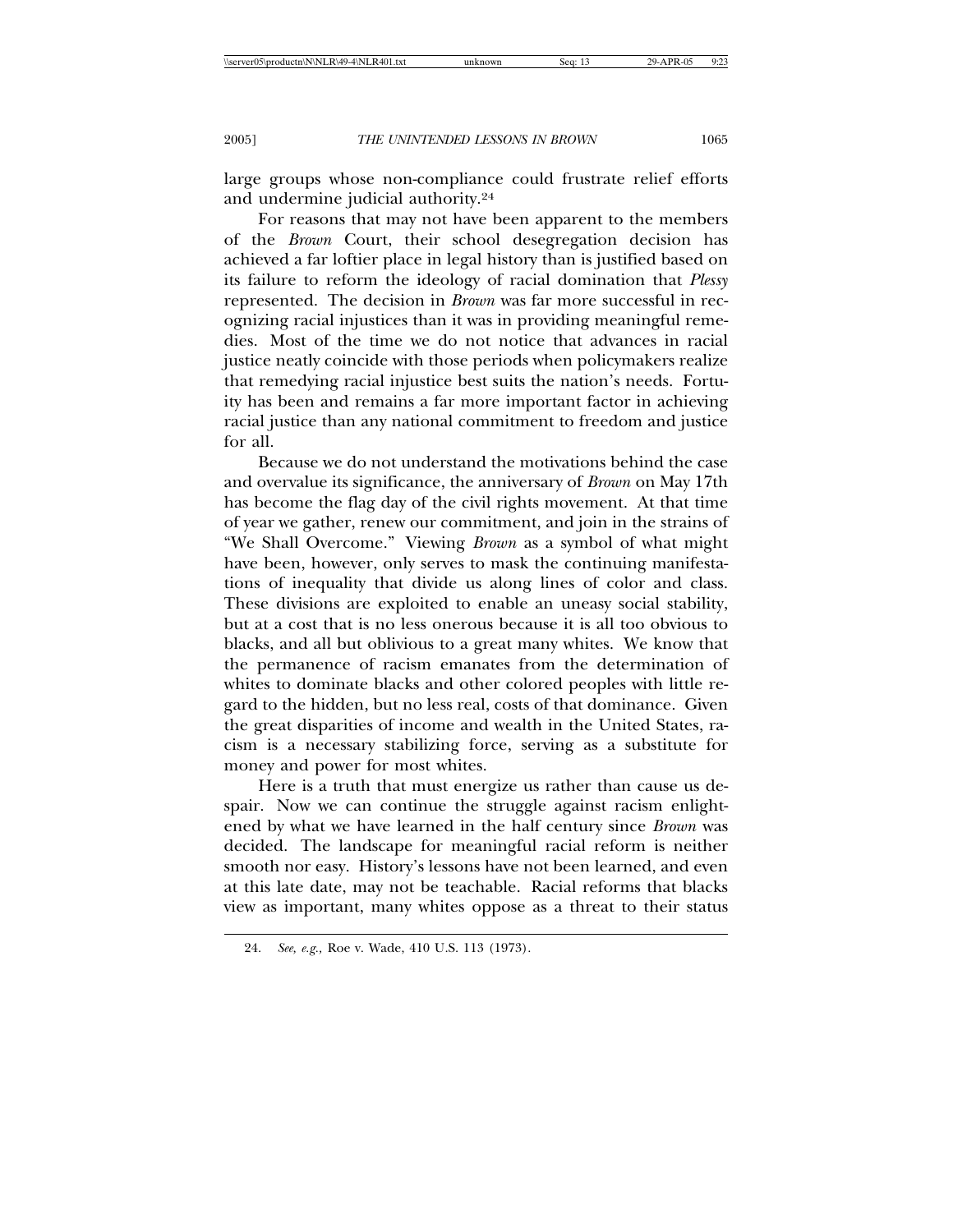and an unfair effort to make them pay for wrongs committed by neither they nor theirs. Color-blindness is adopted as an easy way to cover over racial issues with which the nation would rather not wrestle, much less try seriously to resolve. Color-blindness is an attractive veneer that obscures flaws that will not correct themselves simply by being hidden from view.

*Brown* is a dramatic instance of a decision that promised to correct deficiencies in justice that were far deeper than the Supreme Court was able to understand. Understanding those deficiencies more fully, and suggesting how we should address them, is the continuing challenge for civil rights advocates. Once revealed as a motivating factor, interest convergence can be transformed into useful strategy. Those that defended the University of Michigan's affirmative action plans, for example, utilized interest convergence by promoting diversity as being in the self-interest of the University.25 Interest convergence was part of their strategy, planned for in advance, rather than a happy coincidence recognized in retrospect. Using the interest convergence model in planning and implementing civil rights strategies may mean relying less on courts to advance racial justice goals. But, as individuals and groups, we have to challenge the assumptions of white dominance and the presumptions of black incompetence. We do so by refusing to accept white dominance in our schools, places of work, our communities, and yes, among those whites who consider us friends. We have to show a due regard for our humanity, and have to convey enlightenment to some whites, deeply immersed in the still widespread beliefs of a white dominated society.

Professor Robert Gordon of Stanford University, offers encouragement in this likely lifelong process when he reminds us that things seem to change in history when people break out of their accustomed ways of responding to domination by acting as if the constraints on them are not real and they have the power to change things. Sometimes they can change things, although not always in the ways they had hoped or intended. But they cannot know whether they have the power to change things until they try.

Preston Wilcox, the long time Harlem activist, restates Gordon's words in the form of a grass roots challenge: "Nobody

<sup>25.</sup> *See* Grutter v. Bollinger, 539 U.S. 306 (2003).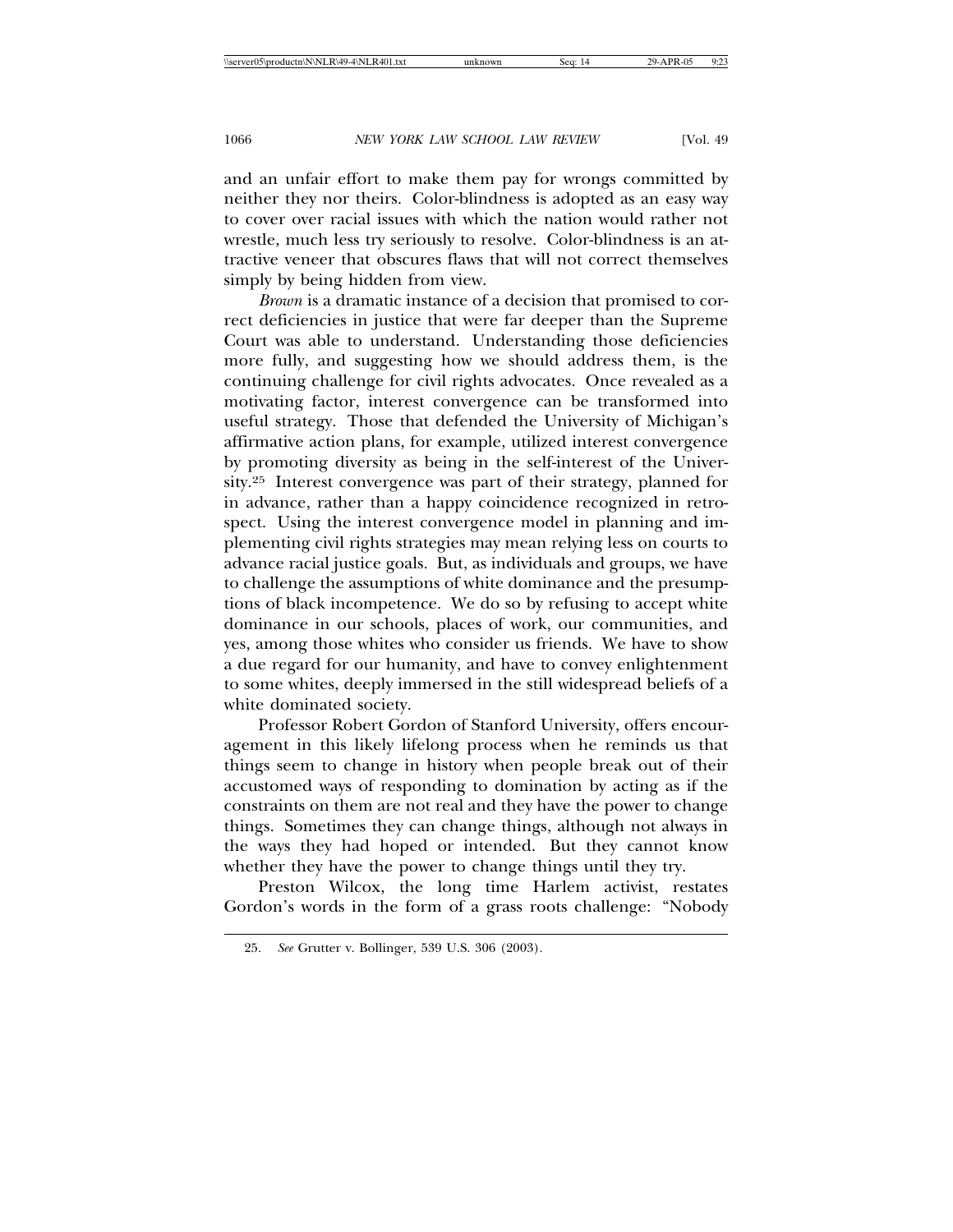can free us but ourselves." His admonition has meaning for every aspect of life for African Americans, and all those deemed outsiders. Nowhere does it have greater relevance than the education of our children. Preston Wilcox's truth is easier to acknowledge than to act on. But this, of course, is usually both the measure and the challenge of truth.